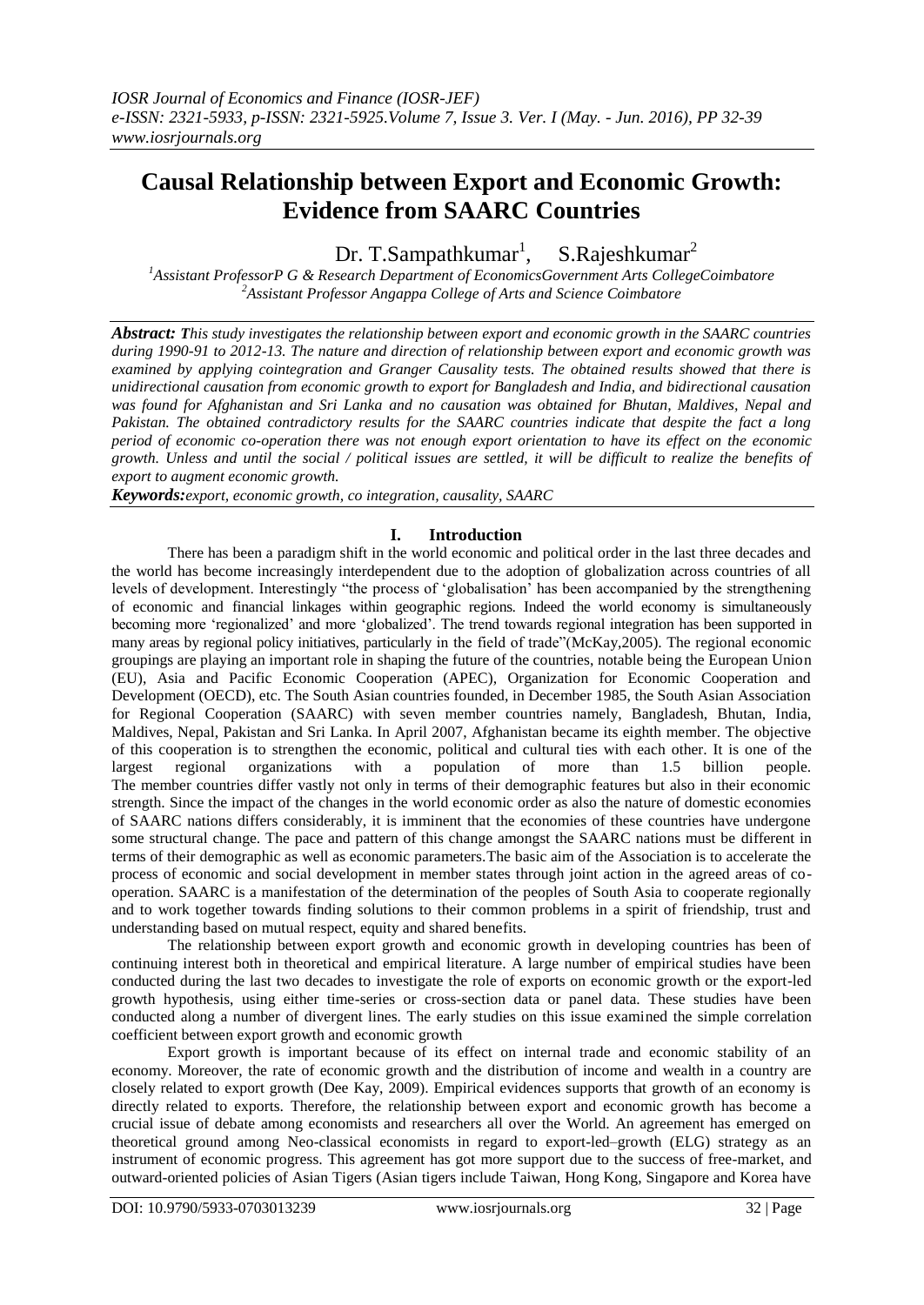been successful in achieving high and persistent rates of economic growth since early 1960s; because of their free market, outward oriented economies.(World Bank, 1991).

Neoclassical economists have strongly argued that export has emerged as an important factor, which make major contributions to economic growth. There are four major reasons for the support of export-ledgrowth hypothesis: (a)fostering specialization helps to benefit from the comparative advantages; (b) helps to utilize the full capacity of the plant size, where domestic demand is less than the full capacity production;(c) generate benefits of the greater economies of scale due to large market; and(d) increase the rate of investment and technological change (Dash, 2009).Therefore, export promotion strategy is considered as an important instrument of economic growth.

The second proposition, the growth-driven exports hypothesis, postulates a reverse relationship. It is based on the idea that economic growth induces trade flows. It can also create comparative advantages in certain areas leading to specialization and facilitating exports.

A large number of studies have investigated the relationship between export growth and economic growth and tested the hypothesis of export led growth (ELG) or growth led export (GLE). For example, Michaely (1977), Heller and Porter (1978), Tyler (1981) and Kormendi and Mequire (1985) applied simple correlation coefficient to find out the relationship between export and economic growth. Their conclusion was purely based on the significance of correlation coefficient. Later, there was an improvement and some studies applied regression equation and the obtained significant slope coefficient of export growth on economic growth was treated as an evidence of the cause of economic growth (Voivadas (1973), Feder (1983), Balassa (1985), Ram (1987), Sprout and Weaver (1993) and Ukpolo (1994)). These studies are subject to criticism that they have made a *priori* assumption of export led growth and did not consider the direction of causal relationship between export and economic growth.

This criticism was overcome by the application of relatively advanced techniques of co-integration and error correction model (for example, Kugler (1991), Dutt and Ghosh (1994, 1996), Ekanayake (1999), Dhawan and Biswal (1999), Raju and Kurien (2005) and Sharma and Panagiotidis (2005)).

The present study mainly focuses on the estimation of the direction of causation between exports and economic growth of SAARC countries.

#### **Export and Economic Growth: A review of earlier studies**

This section of the paper presents a brief review of earlier work on the relationship between export and economic growth both at the national and international level and the same has been presented in the tabular form for better understanding.

| <b>AUTHORS</b>                   | <b>COUNTRIE</b><br>S           | <b>PERIOD</b>                                         | <b>METHOD</b>          | <b>VARIABLES</b>                                                                                               | <b>ECONOMETRIC</b><br><b>TECHNIQUES</b>                                                                                               | <b>RESULTS</b>                                                                                                                                                                                      |
|----------------------------------|--------------------------------|-------------------------------------------------------|------------------------|----------------------------------------------------------------------------------------------------------------|---------------------------------------------------------------------------------------------------------------------------------------|-----------------------------------------------------------------------------------------------------------------------------------------------------------------------------------------------------|
| Kumari and<br>Malhotra<br>(2014) | India                          | 1980-2012<br>Annual                                   | Time series<br>data    | exports and GDP<br>per capita                                                                                  | Johansen<br>cointegration<br>Granger<br>and<br>causality approach                                                                     | The cointegration test does<br>not confirm the existence of<br>long<br>equilibrium<br>run<br>relationship between exports<br>and GDP per capita Granger<br>Causality test support ELG<br>hypothesis |
| Ronit<br>and<br>Divya<br>(2014)  | India                          | 1969-<br>2012Annual                                   | series<br>Time<br>data | real GDP, export                                                                                               | VAR.<br>causality<br>Granger<br>test                                                                                                  | Rejection of ELG                                                                                                                                                                                    |
| Jarra<br>(2013)                  | Ethiopia                       | 1960-2011<br>Annual                                   | Time series<br>data    | export,<br>government<br>consumption<br>household<br>consumption<br>$(\%GDP)$                                  | ADF and PP tests<br>for<br>satationarity,<br>Johansen<br>cointegration and<br>Granger causality<br>tests                              | Economic<br>growth has<br>an<br>impact<br>on<br>exports<br>and<br>domestic demand in Ethiopia.                                                                                                      |
| and<br>Dar<br>others<br>(2013)   | India                          | January 1992<br>October<br>to<br>2011<br>monthly data | Time<br>series<br>data | IIP, real export                                                                                               | wavelet correlation<br>and<br>cross<br>correlation                                                                                    | The result is exports and<br>output are not related in the<br>short run but are related in<br>medium and long run.                                                                                  |
| Kilavuz and<br>Topcu<br>(2012)   | 22.<br>developing<br>countries | 1998-2006<br>Annual                                   | panel data             | GDP.<br>investment,<br>population, high<br>and<br>low-tech<br>manufacturing<br>industry exports<br>and imports | Unit Root<br>Panel<br>Random<br>Tests,<br>Effects<br>Fixed<br>$\mathbf{r}$<br>Effects<br>and<br>Panel<br>Corrected Standard<br>Errors | Export has a significant effect<br>on the economic growth<br>performance<br>of<br>those<br>countries.                                                                                               |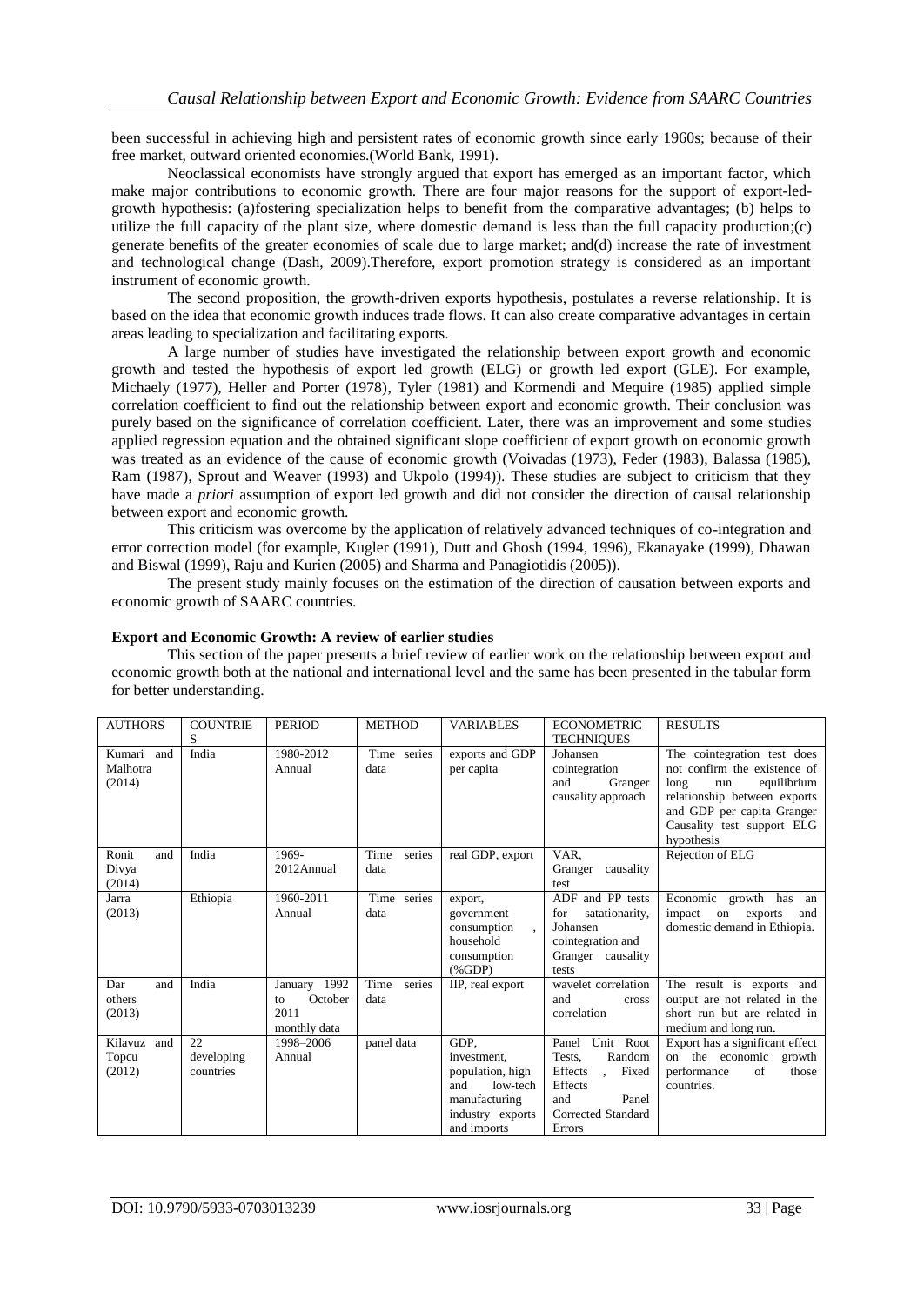| Mehdi and<br>Shahryar<br>(2012)           | Iran                                                                                                                                               | 1961-2006<br>Annual                | panel data             | total<br>export,<br>value added by<br>sectors                                                                         | Unit Root Test by<br>ADF test, Feder<br>Model                                                                                                      | Export growth has a positive<br>effect on the growth of value<br>added in the same sector. But<br>the effect of export growth on<br>the value added in industry<br>and mining sector is more<br>than other sectors                                                                                                                                                                                                                                                                                                                                                                                                            |
|-------------------------------------------|----------------------------------------------------------------------------------------------------------------------------------------------------|------------------------------------|------------------------|-----------------------------------------------------------------------------------------------------------------------|----------------------------------------------------------------------------------------------------------------------------------------------------|-------------------------------------------------------------------------------------------------------------------------------------------------------------------------------------------------------------------------------------------------------------------------------------------------------------------------------------------------------------------------------------------------------------------------------------------------------------------------------------------------------------------------------------------------------------------------------------------------------------------------------|
| Sahni and<br>Atri<br>(2012)               | India                                                                                                                                              | 1980-81<br>to<br>2008-09<br>Annual | Time series<br>data    | national<br>gross<br>product,<br>total<br>exports,<br>manufactured<br>exports<br>and<br>investment                    | OLS method                                                                                                                                         | The study supports the Export<br>- Led growth Hypothesis in<br>India.                                                                                                                                                                                                                                                                                                                                                                                                                                                                                                                                                         |
| Elbeydi,<br>Hamuda and<br>Gazda<br>(2010) | Libya                                                                                                                                              | 1980-2007<br>Annual                | Time<br>series data    | GDP,<br>exports,<br>and<br>exchange rate                                                                              | Johansen<br>cointegration test,<br><b>VECM</b>                                                                                                     | The study indicated that the<br>promotion<br>export<br>policy<br>contributes to the economic<br>growth in Libya.                                                                                                                                                                                                                                                                                                                                                                                                                                                                                                              |
| Funke<br>and<br>Ruhwedel<br>(2005)        | 14<br>East<br>European<br>transition<br>economies                                                                                                  | 1993-2000<br>Annual                | panel data             | final<br>output,<br>produced labour<br>and<br>differentiated<br>capital<br>goods,<br>export,<br>import,<br><b>GDP</b> | Panel cointegration<br>test                                                                                                                        | No role of export variety<br>fostering economic growth of<br>the East European transition<br>economies. The result showed<br>that export product variety in<br>capital-intensive<br>industries<br>and<br>investment<br>are<br>spearheading<br>the<br>growth<br>process is consistent with<br>Ventura's (1997) neoclassical<br>export-led growth model                                                                                                                                                                                                                                                                         |
| Shirazi<br>and<br>Manap<br>(2004)         | Pakistan                                                                                                                                           | 1960-2003<br>Annual                | Time<br>series data    | real GDP,<br>the<br>real export, and<br>the real imports                                                              | Johansen<br>and<br>JuseliusCointegrati<br>on test,<br>Engle-Granger test<br>and CRDW test,<br>Granger Causality<br>test                            | It has been suggested that<br>Pakistan may continue with<br>the imports of necessary raw<br>material for value addition<br>and needed technology to<br>expand capacity and improve<br>productivity. It may pay full<br>attention to boost up the<br>exports.                                                                                                                                                                                                                                                                                                                                                                  |
| and<br>Konya<br>Laszlo<br>(2004)          | 25 OECD<br>Countries                                                                                                                               | 1960-1997                          | Time<br>series<br>data | real exports and<br>real GDP                                                                                          | Wald<br>tests<br>for<br>Granger causality<br>$- VAR$                                                                                               | No causality between exports<br>growth<br>(NC)<br>and<br>in<br>Luxembourg<br>and in<br>the<br>Netherlands,<br>Denmark,<br>France, Greece, Hungary and<br>Norway,<br>exports<br>cause<br>growth (ECG) in Iceland,<br>Australia, Austria and Ireland,<br>and growth causes exports<br>(GCE) in Canada, Japan and<br>Korea, Finland, Portugal and<br>the USA and there is two way<br>causality between exports and<br>growth (TWC) in Sweden and<br>in the UK However, in the<br>of Belgium,<br>case<br>Italy,<br>Mexico, New Zealand, Spain<br>and Switzerland the results<br>are too controversial to make<br>a simple choice. |
| Lee<br>and<br>Huang<br>(2002)             | Hong Kong,<br>Korea,<br>Taiwan, the<br>Philippines<br>and Japan.                                                                                   | Quarterly                          | Time<br>series<br>data | output, capital,<br>exports, imports<br>, and the labor<br>force                                                      | multivariate<br>Granger causality,<br>multivariate<br>threshold<br>autoregressive<br>model                                                         | Except for Hong Kong, the<br>relationship whereby exports<br>lead output prevails in at least<br>one regime for each of four of<br>the countries being studied.                                                                                                                                                                                                                                                                                                                                                                                                                                                               |
| Ekanayake<br>(1991)                       | 8<br>Asian<br>developing<br>countries<br>India,<br>Indonesia,<br>Korea,<br>Malaysia,<br>Pakistan,<br>Philippines,<br>Lanka,<br>Sri<br>and Thailand | $1960 - 1997$<br>Annual            | Time<br>series<br>data | real exports and<br>real GDP                                                                                          | Cointegration and<br>error-correction<br>models<br>ADF Unit Root<br>Test.<br>Engle-<br>Granger<br>and<br>Johansen<br>Cointegration<br><b>Tests</b> | Short-run Granger causality<br>running<br>from<br>economic<br>growth to export growth in all<br>cases except Sri Lanka. While<br>there is strong evidence for<br>long-run Granger causality<br>running from export growth<br>to economic growth in all<br>cases, there is evidence of<br>short-run causality running<br>export growth to<br>from                                                                                                                                                                                                                                                                              |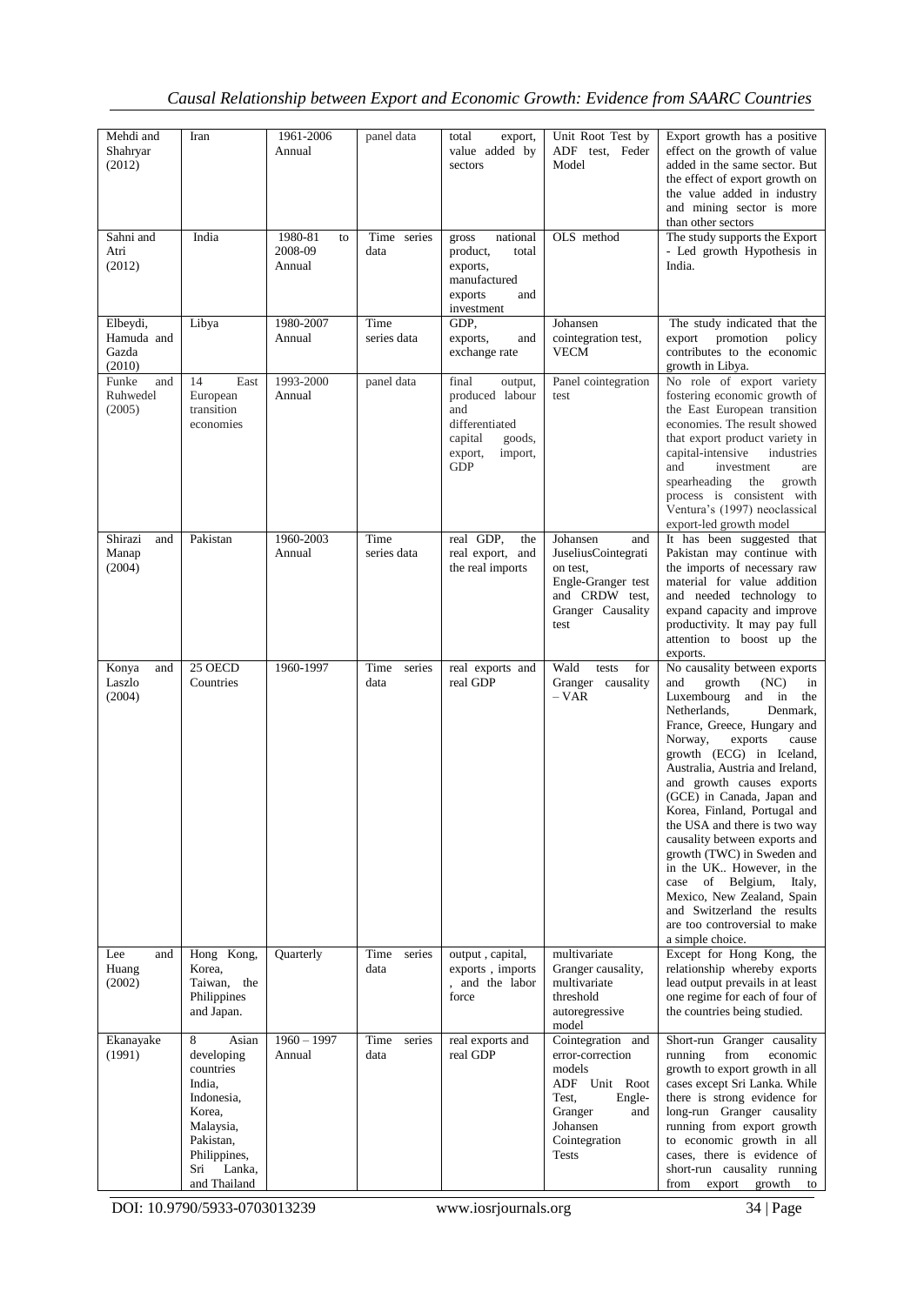|                          |                                                                          |                                                                                                                                                                                   |                        |                                                                                   |                                                                       | economic growth only in<br>Indonesia and Sri Lanka                                                                                        |
|--------------------------|--------------------------------------------------------------------------|-----------------------------------------------------------------------------------------------------------------------------------------------------------------------------------|------------------------|-----------------------------------------------------------------------------------|-----------------------------------------------------------------------|-------------------------------------------------------------------------------------------------------------------------------------------|
| Anoruo and<br>Ramchander | India,<br>Indonesia,<br>Korea,<br>Malaysia,<br>the<br>and<br>Philippines | 1950-1998 for<br>1969-<br>India;<br>1998<br>for<br>Indonesia,<br>1953<br>$-1998$<br>for<br>Korea;<br>1955-<br>1998<br>for Malaysia;<br>1949-<br>and<br>for<br>1998<br>Philippines | Time<br>series<br>data | GDP.<br>exports,<br>broad real<br>supply<br>money<br>and<br>real<br>exchange rate | Johansen<br>test<br>cointegration,<br>multi-variate<br>VECM, ADF test | Study supports that export<br>growth has a causal influence<br>on economic growth for all<br>countries with the exception<br>of Indonesia |

### **Data and Methodology**

The study has been made only with secondary data collected from the official web sites of SAARC and UNCTAD (United Nations Conference on Trade and Development). These web sites contain economic and trade related variables for a long period of time (since 1961). The study covers a period of 23 years from 1990- 91 to 2012-13. All the variables required for the study were collected for this period and were expressed in US dollar (\$) for homogeneity in comparison.

. The study examines the Export Led Growth Hypothesis by applyingcointegration and Ganger Causality tests. The stationarity of the variables under study were tested using Augmented Dickey Fuller Test (ADF test).

#### **Description of the Model**

The study applies co-integration model to study the causal relationship between export growth and economic growth in SAARC countries. Following Granger (1969), the Granger-causality tests have been developed to check whether or not the inclusion of past values of X, do or not help in the prediction of present values of variable Y. If the variable Y is better predicted by the inclusion of past values of X than by not including it, then X is said to Granger cause Y. In the same way, if the past values of Y can be used to predict X more accurately than simply using the past values of X, the Y is said to Granger cause X. A feedback occur when X Granger cause Y and Y Granger cause X.

The application of causality test requires that the variables under consideration must be stationary and co-integrated. The existence of long term equilibrium (stationary) relationship is referred as co-integration in the economic literature.

Granger (1986) and Engle and Granger (1987) studied the causal relationship between two variables when a commontrend exists between them. They defined a non-stationary time series  $X_t$  to be integrated of order d, I (d), if it becomes stationary after being differenced "d" times. For example, if d=0, variable X becomes stationary in level and there is no need for differencing the variable X. But if  $d=1$ , first order differencing is needed to make the variable X to be stationary and so on. If two variables X and Y are integrated of order d, I(d), a linear combination of  $Z_t = X_t$  -bY<sub>t</sub> will also be I(d). For X and Y to be co-integrated, both  $X_t$  and Y<sub>t</sub> should have same order of integration.

Since this section concentrates on export and economic growth, the causal relationship between these variables are investigated in two steps, first being the estimation of stationarity and the second is the cointegration between them. As defined earlier, exports refer to real export and economic growth measured by GDP is real GDP both expressed in natural logarithmic values, that is, lnRgdp and lnRexp to refer economic and export growth in this section.

The stationarity of the time series export and economic growth are tested with unit root test suggested by Dickey-Fuller. The augmented Dickey-Fuller (ADF) was applied to test whether export and GDP are integrated of order I (0) that is whether they stationary or not. This is achieved by applying ADF test by including a constant and time trend in the following form. *m*

$$
\Delta X_t = \beta_I + \beta_I t + \delta X_{t-1} + \sum_{i=1}^m \alpha \cdot \Delta X_{t-1} + \varepsilon_t
$$

Where,  $\varepsilon$  is a pure white noise,  $\Delta X_{t-1} = X_{t-1} - X_{t-2}$ , the lagged value of the variable X. The stationarity of the variable X is tested by the null hypothesis  $\delta = 1$  against the alternative hypothesis of  $\delta < 1$ . If the null hypothesis is rejected then the variable is stationary otherwise higher order differencing is necessary to make it stationary.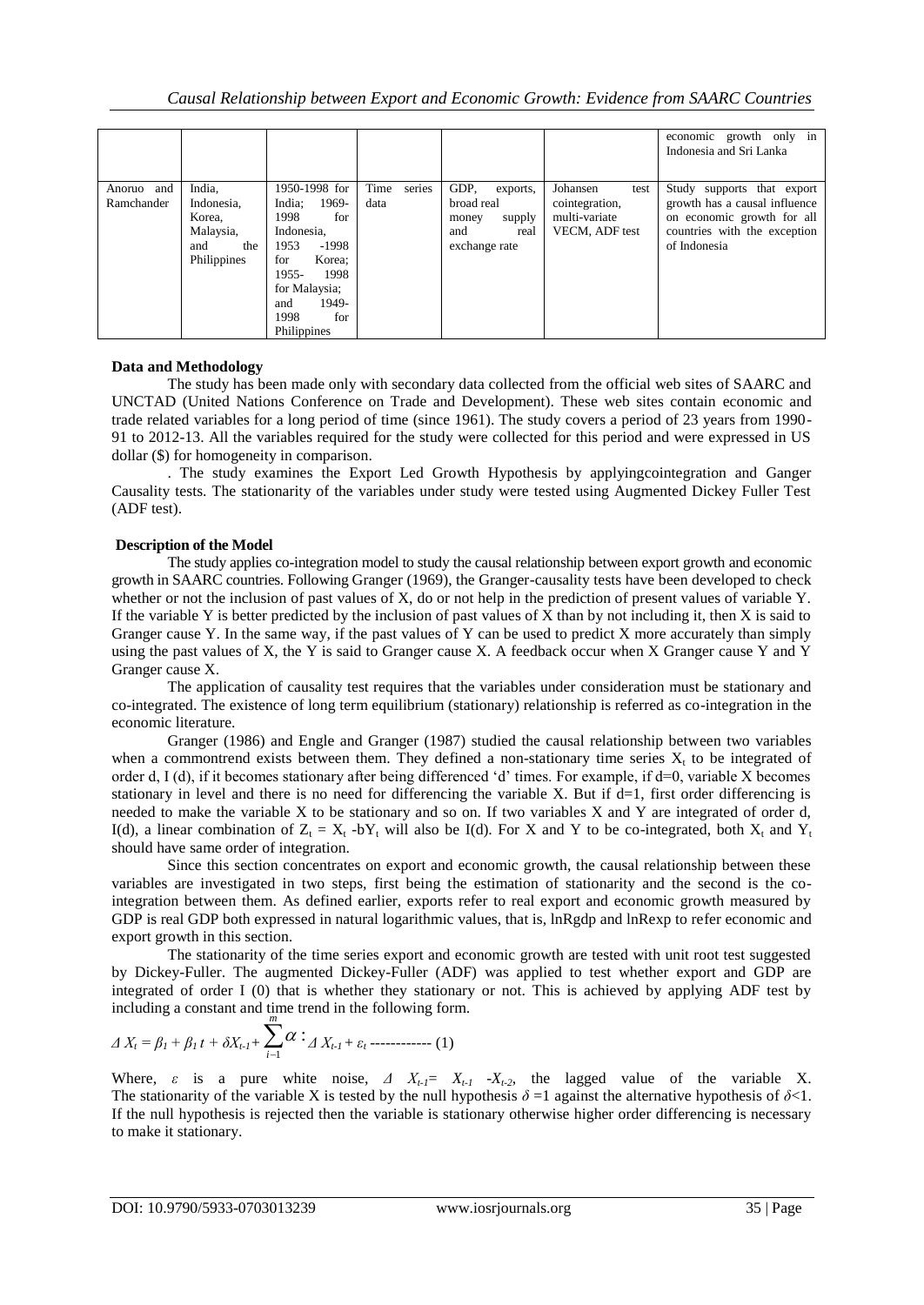The next step in the causality is the test of co-integration between lnRgdp and lnRexp. The direct and reverse regressions,  $\ln R$ gdp = f (lnRexp) and lnRexp = f (lnRgdp), are estimated using OLS. The stationarity of the residual is tested using ADF test as described earlier.

Johansen (1988) and Johansen and Juselius (1990) derived the likelihood ratio on the number of cointegrating vector. There are two tests viz., Trace test and Maximum Eigen Value test. The trace test statistic for the null hypothesis that there are at most 'r' co-integrating vectors is computed as,

$$
Trace = -T \sum_{i=r+1}^{ } ln(I - \lambda) \cdots (2)
$$

Where $\lambda_{r+1}$  ...  $\lambda_n$  are the (n-r) smallest estimated eigen values. The likelihood ratio test statistic for the null hypothesis of 'r' co-integrating vector is the maximum eigen value test is given by,

*λ*<sub>max</sub> = -*T ln* (*1* - *λ<sub>r+1</sub>*) ------------(3)

Johansen (1988) showed that these equations have non-standard distribution and the approximated critical values for the statistic are reported in Johansen and Juselius (1990).

If the variable and Y are both integrated of order one,  $I(1)$ , and the error term is stationary then X and Y is said to be co-integrated. There are two fundamental implications of co-integration. First, co-integration between two variables can be interpreted as the presence of long term equilibrium relationship between the variables and as a result they will not drift far apart in the long run. Secondly, co-integration between X and Y by itself implies the existence of at least unidirectional causality between them.

The Granger Representation theorem states that if X and Y are integrated of same order like order one, I (1) or order two I (2), and co-integrated then, the Granger causality test can be run in this case it takes the following form.

*Δlngdp<sup>t</sup> =α + β1 Δlngdpt-1 + β<sup>2</sup> Δlnexpt-1 + ε* ------------ (4)

 $Δln exp<sub>t</sub> = α + β1 Δln exp<sub>t-1</sub> + β<sub>2</sub> Δlngdp<sub>t-1</sub> + ε$  ------------ (5)

The obtained "F" test in the each equation will signify the presence of causation and the direction of causation running from X to Y or Y to X. These procedure was repeated for all the SAARC countries during the study period.

#### **II. Empirical Results**

Based on the methodology described in the previous section, the co-integrating properties of the variables, Real GDP and Real exports, (both expressed in natural logarithmic values) are tested and are reported in table-1.1. The obtained results of unit root test based on Augmented Dickey Fuller test (ADF) indicate the presence of unit root of the variable and therefore, the null hypothesis of the presence of unit root cannot be rejected at the level of the variables. However, when the first differences are taken, the null hypothesis can be rejected in favour of the alternative hypothesis that the series are stationary. Thus the first difference of the variables is found to be stationary and hence lngdp and lnexp are both integrated of order one, I (1) for all the countries except Bangladesh for which the concerned variables become stationary at second order difference. It could therefore be inferred that the variables export and GDP become stationary at level 2 or integrated of order two I (2). Since the variables are stationary and integrated of the same order, Johansen test of cointegration can very well be applied to test the presence of long term relationship between the variables.

The rejection of null hypothesis at 1 per cent level of significance of first difference (second difference in the case of Bangladesh) of the variables, lngdp and lnexp confirm that both variables are stationary. Having tested for the stationarity, the next step is to check whether the two variables under consideration are cointegrated. The optimum lag lengths are determined by the AIC (Akaike Information Criterion) and SIC (Schwarz information Criterion). The results of ADF test on the residuals of the co-integrating equations and the results of Johansen-Juselius co-integrating tests are reported in table-1.2.

The results presented in the table-1.2 state that the estimated ADF statistics on residuals are greater than their corresponding critical values indicating the existence of co-integration between lngdp and lnexp. The Johansen-Juselius co-integrating tests also provide the evidence of more than one co-integrating vector which implies that two variables are co-integrated. As contented by Johansen and Juselius (1990), the more co-integrating vectors in the model, more will be the stable long term relationship between the variables.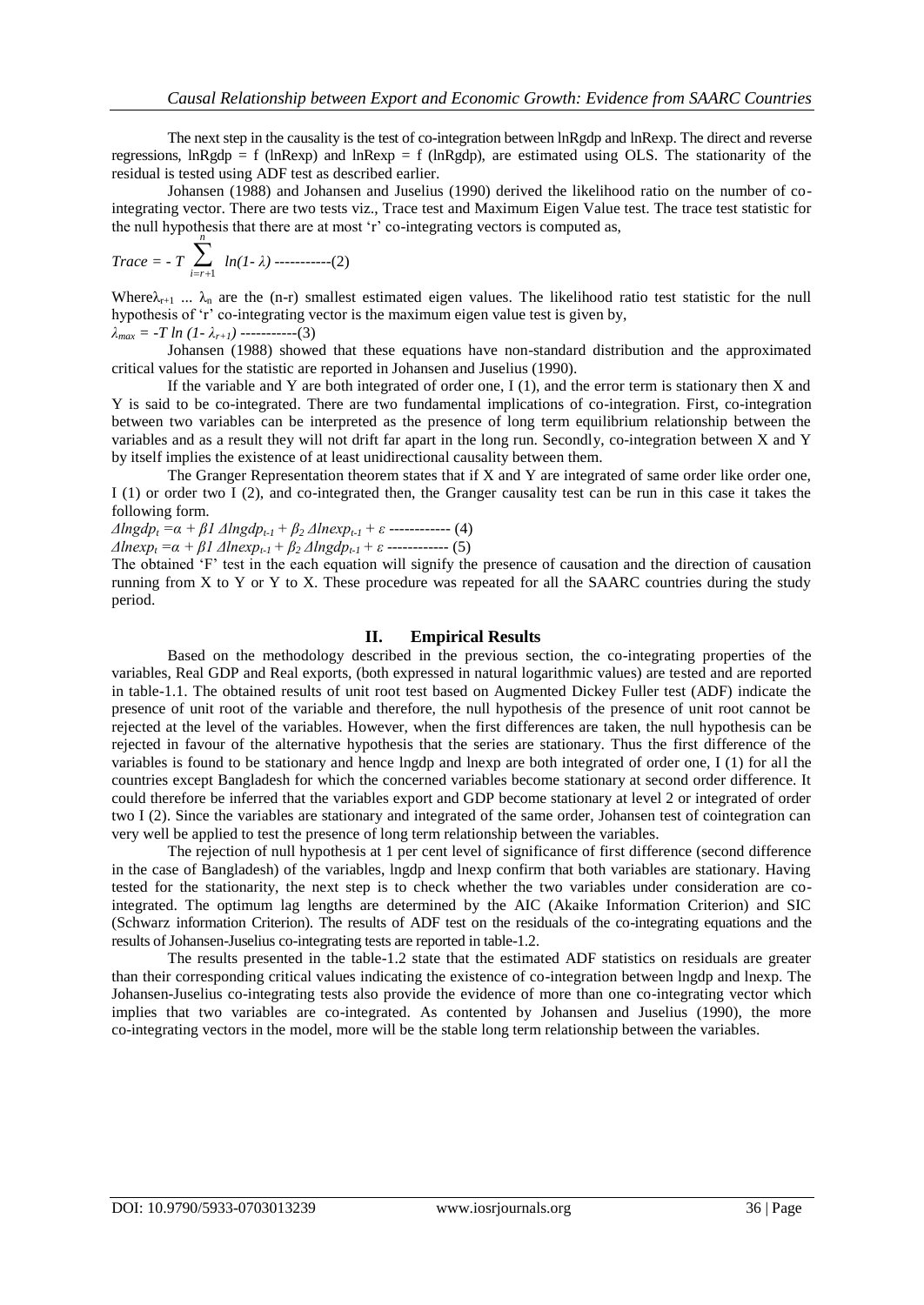| Table 1.1 Stationarity Test (ADT Test) |          |                    |                               |                           |  |  |
|----------------------------------------|----------|--------------------|-------------------------------|---------------------------|--|--|
| Country                                | Variable | Level<br>$(I = 0)$ | First difference<br>$(I = 1)$ | Second Difference $(I=2)$ |  |  |
| Afghanistan                            | Lngdp    | 0.062              | $-4.4817***$                  | ---                       |  |  |
|                                        | lnExp    | $-2.074$           | $-6.9659***$                  | ---                       |  |  |
| Bangladesh                             | Lngdp    | 4.2821             | $-2.125$                      | $-5.49***$                |  |  |
|                                        | lnExp    | $-0.587$           | $-4.948***$                   | $-7.92***$                |  |  |
| Bhutan                                 | Lngdp    | 0.87               | $-3.79***$                    | ---                       |  |  |
|                                        | lnExp    | $-0.59$            | $-3.56**$                     | ---                       |  |  |
| India                                  | Lngdp    | 0.77               | $-3.58**$                     | ---                       |  |  |
|                                        | lnExp    | 0.28               | $-4.45***$                    | ---                       |  |  |
| Maldives                               | Lngdp    | $-0.611$           | $-5.55***$                    | ---                       |  |  |
|                                        | lnExp    | $-0.279$           | $-6.16***$                    | ---                       |  |  |
| Nepal                                  | Lngdp    | $-0.703$           | $-3.887***$                   | ---                       |  |  |
|                                        | lnExp    | $-2.078$           | $-4.317***$                   | ---                       |  |  |
| Pakistan                               | Lngdp    | 0.272              | $-3.091**$                    | ---                       |  |  |
|                                        | lnExp    | $-0.087$           | $-5.105***$                   | ---                       |  |  |
| Sri Lanka                              | Lngdp    | 1.506              | $-3.718**$                    | ---                       |  |  |
|                                        | lnExp    | $-2.084$           | $-5.024***$                   | ---                       |  |  |
|                                        |          |                    |                               |                           |  |  |

## **Table 1.1 Stationarity Test (ADF Test)**

**\*\*\* Significant at 1 % and \*\* significant at 5 %**

Test statistic 1%, 5% and 10% are -3.769, -3.004,-2.642 (at level) -3.788, -3.012, -2.646 (at first difference) -3.831, -3.029, -2.655(at second difference)

| Table 1.2Jonalisen Connegration Tests |                            |             |                        |                     |          |  |  |
|---------------------------------------|----------------------------|-------------|------------------------|---------------------|----------|--|--|
| Country                               | Hypothesised No of $CE(S)$ | Eigen Value | <b>Trace Statistic</b> | 0.05 Critical Value | $Prob**$ |  |  |
| Afghanistan                           | None*                      | 0.7926      | 39.592                 | 15.494              | 0.000    |  |  |
|                                       | At most $1^*$              | 0.333       | 8.125                  | 3.841               | 0.004    |  |  |
| Bangladesh                            | None                       | 0.287       | 12.321                 | 15.494              | 0.142    |  |  |
|                                       | At most $1^*$              | 0.219       | 5.209                  | 3.841               | 0.022    |  |  |
| Bhutan                                | None                       | 0.425       | 16.204                 | 15.494              | 0.039    |  |  |
|                                       | At most $1^*$              | 0.225       | 5.105                  | 3.841               | 0.023    |  |  |
| India                                 | $None*$                    | 0.438       | 21.781                 | 15.494              | 0.004    |  |  |
|                                       | At most $1^*$              | 0.4         | 10.229                 | 3.841               | 0.001    |  |  |
| Maldives                              | None*                      | 0.767       | 47.832                 | 15.494              | 0.000    |  |  |
|                                       | At most $1*$               | 0.605       | 18.627                 | 3.841               | 0.000    |  |  |
| Nepal                                 | None*                      | 0.521       | 25.565                 | 15.494              | 0.001    |  |  |
|                                       | At most $1^*$              | 0.456       | 11.571                 | 3.841               | 0.000    |  |  |
| Pakistan                              | None*                      | 0.558       | 22.925                 | 15.494              | 0.003    |  |  |
|                                       | At most $1^*$              | 0.28        | 6.589                  | 3.841               | 0.01     |  |  |
| Sri Lanka                             | None*                      | 0.5         | 20.455                 | 15.494              | 0.008    |  |  |
|                                       | At most $1^*$              | 0.244       | 5.883                  | 3.841               | 0.015    |  |  |

**Table 1.2Johansen Cointegration Tests**

The empirical results of the estimated Granger causality test have been presented in table-1.3. The test statistics of the equation "F" indicates the presence and the direction of causation between exports and economic growth of the SAARC countries. The null hypothesis is that there is no causation and a significant "F" value indicates the rejection of null hypothesis and acceptance of alternative hypothesis that the causation runs from X to Y (uni-directional). When the "F" is significant in both the equations, the inference is that the causation is bidirectional. On the contrary, if 'F' is insignificant, there is no causation.

From the table 1.3, it is evident that the export led growth is not relevant to the SAARC countries. On the contrary there is a unidirectional causation from economic growth to exports for Bangladesh and India since the F is statistically significant. The significant "F" obtained in both the equations indicate the presence of bidirectional causation running from export to GDP and GDP to exports. The higher exports expands market beyond the boundaries and leads to higher economic growth. In the same way, higher economic growth increases output and leads to higher exports in Afghanistan and Sri Lanka. The insignificant "F" was obtained for Bhutan, Maldives, Nepal and Pakistan. The export growth was not sufficient enough to result in higher economic growth nor the economic growth results in higher export growth in these countries.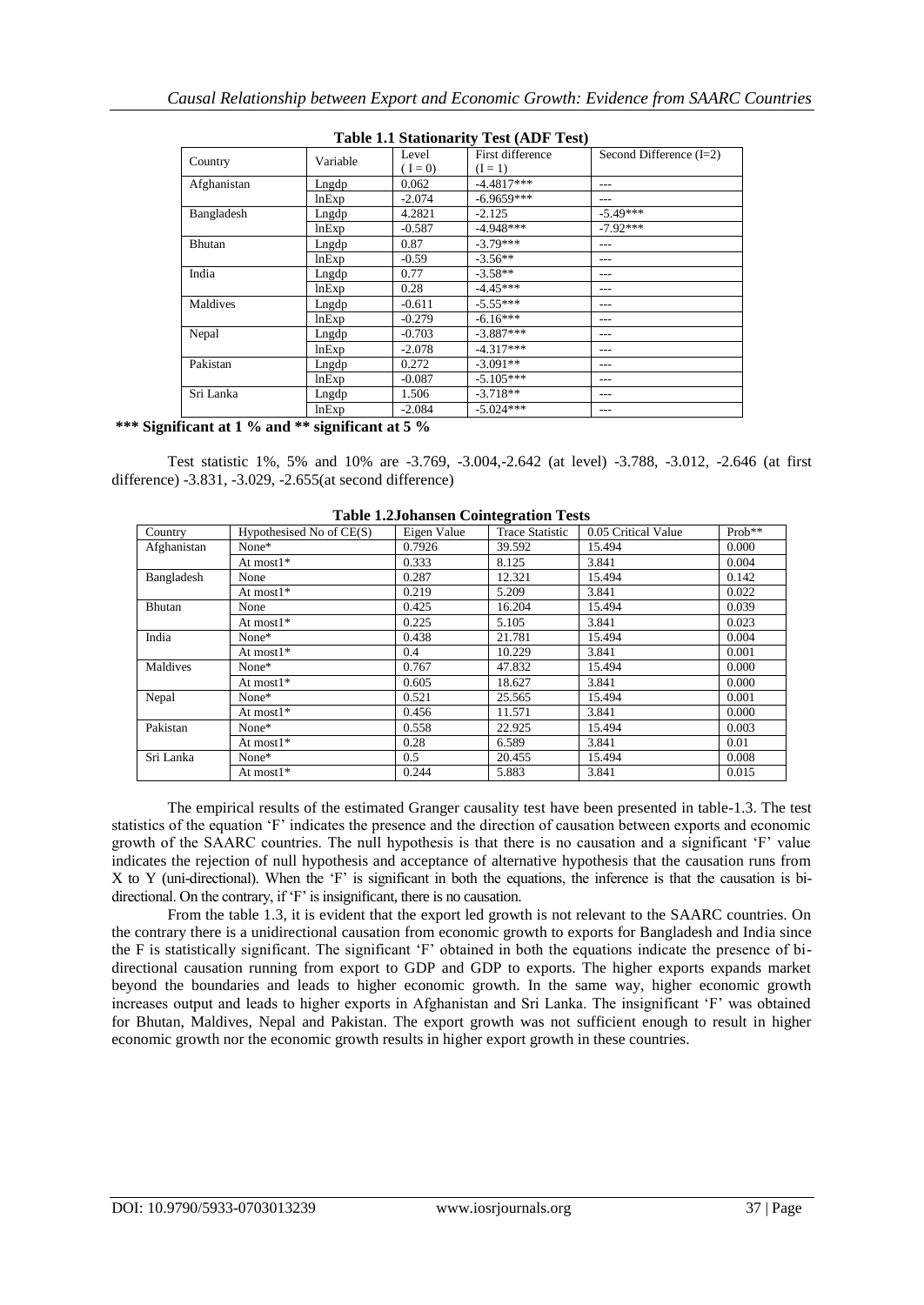| Country       | Hypothesis                        | F-Statistic | $Prob**$ |
|---------------|-----------------------------------|-------------|----------|
| Afghanistan   | Export does not Granger cause GDP | 7.525       | 0.0055   |
|               | GDP does not Granger cause Export | 9.702       | 0.002    |
| Bangladesh    | Export does not Granger cause GDP | 1.104       | 0.384    |
|               | GDP does not Granger cause Export | 3.142       | 0.058    |
| <b>Bhutan</b> | Export does not Granger cause GDP | 0.794       | 0.469    |
|               | GDP does not Granger cause Export | 2.255       | 0.139    |
| India         | Export does not Granger cause GDP | 0.725       | 0.5      |
|               | GDP does not Granger cause Export | 16.982      | 0.00     |
| Maldives      | Export does not Granger cause GDP | 0.61        | 0.556    |
|               | GDP does not Granger cause Export | 0.166       | 0.848    |
| Nepal         | Export does not Granger cause GDP | 0.578       | 0.573    |
|               | GDP does not Granger cause Export | 2.204       | 0.147    |
| Pakistan      | Export does not Granger cause GDP | 0.246       | 0.784    |
|               | GDP does not Granger cause Export | 1.82        | 0.196    |
| Sri Lanka     | Export does not Granger cause GDP | 4.156       | 0.035    |
|               | GDP does not Granger cause Export | 5.408       | 0.016    |

#### **Table 1.3Granger Causality Test**

#### **III. Conclusion**

It is reasonable to recognize that a large number of factors, such as capital accumulation, entrepreneurship, innovation, learning by doing and human capital accumulation, determine economic growth. However, in this particular case it should be emphasized to the reader that the evidence obtained from the supply side implies that growth was driven primarily by traditional factors of production and, although exports acted as an additional engine of growth, the impact was relatively small and limited.

**T**his study investigates the relationship between export and economic growth in the SAARC countries during 1990-91 to 2012-13. The nature and direction of relationship between export and economic growth was examined by applying cointegration and Granger Causality tests. The obtained results showed that there is unidirectional causation from economic growth to export for Bangladesh and India, and bidirectional causation was found for Afghanistan and Sri Lanka and no causation was obtained for Bhutan, Maldives, Nepal and Pakistan. The obtained contradictory results for the SAARC countries indicate that despite the fact a long period of economic co-operation there was not enough export orientation to have its effect on the economic growth. Unless and until the social / political issues are settled, it will be difficult to realize the benefits of export to augment economic growth.

#### **References**

- [1]. Anoruo Emmanuel and Ramchander Sanjay, "Exports and Economic Growth: An Error Correction Model", Department of Management, Science and Economics, Coppin State College, Department of Finance and Real Estate College of Business Colorado State University.
- [2]. Balassa, B (1985), "Exports, Policy Choices and Economic Growth in Developing Countries after the 1973 Oil Shock," *Journal of Development Economics*, Vol. 18, No.2, pp.23-25.
- [3]. DarArifBillah, BhanjaNiyati, SamantarayaAmaresh, and Tiwari Aviral Kumar (2013), "Export Led Growth or Growth Led Export Hypothesis in India: Evidence based on Time-Frequency Approach", *Asian Economic and Financial Review*, 3(7):869-880.
- [4]. Dash, Ranjan Kumar. (2009), "Revisited Export-Led Growth Hypothesis: An Empirical Study on India", *South Asia Economic Journal*, Vol.10, No.2, pp. 305-324.
- [5]. DeeKay (2009), The Importance of Exports in an Economy, available at http://dailyojo.com/articles/the-importance-of-exports-inan-economy.html.
- [6]. Dhawan, Urvashi and BangalaBiswal (1999), "Re-Examining Export Led Growth hypothesis for India," *Applied Economics*, Vol. 31, pp.525-530.
- [7]. Dutt, S.D and D.Ghosh (1994), "An Empirical Investigation of Export Growth-Economic Growth Relationship," *Applied Economic Letters*, Vol. 1, pp.44-48.
- [8]. Dutt, S.D and D.Ghosh (1996), "The Export Growth-Economic Growth Nexus: A Causality Analysis," *Journal of Developing Areas*, Vol. 30, pp. 167-182.
- [9]. Ekanayake (1999), "Exports and Economic Growth in Asian Developing Countries: Co-integration and Error Correction Models," *Journal of Economic Development*, Vol. 24, No.2, pp.43-56.
- [10]. Elbeydi Khaled R.M, HamudaAbdulbaset M, and Gazda Vladimir, (2010), "The Relationship between Export and Economic Growth in Libya Arab Jamahiriya",*Theoretical and Applied Economics*, Vol. XVII, No. 1(542), pp. 69-76.
- [11]. Engle R.F and C.W.J. Granger (1987), "Co-integration and Error Correction: Representation, Estimation and Testing," *Econometrica*, Vol.55, pp.251-276.
- [12]. Feder, G (1983), "On Exports and Economic Growth," *Journal of Development Economics*, Vol. 32, pp.59-73.
- [13]. Funke Michael and Ruhwedel Ralf, (2005), "Export Variety and Economic Growth in East European Transition Economies", *Economics of Transition* Volume 13 No-1, pp.25–50.
- [14]. Granger, C.W.J (1969), "Investigating Causal Relations by Econometric and Cross Spectral Method", *Econometrica*, Vol. 37, No.3, pp. 424-438.
- [15]. Granger, C.W.J (1986), "Development in the Study of Cointegrated Economic Variables," *Oxford Bulletin of Economics and Statistics*, Vol. 48, pp.213-228.
- [16]. Heller, P.S and R.C Porter (1978), "Exports and Growth: An Empirical Re-investigation," *Journal of Development Economics*, Vol.5 pp.191-193.